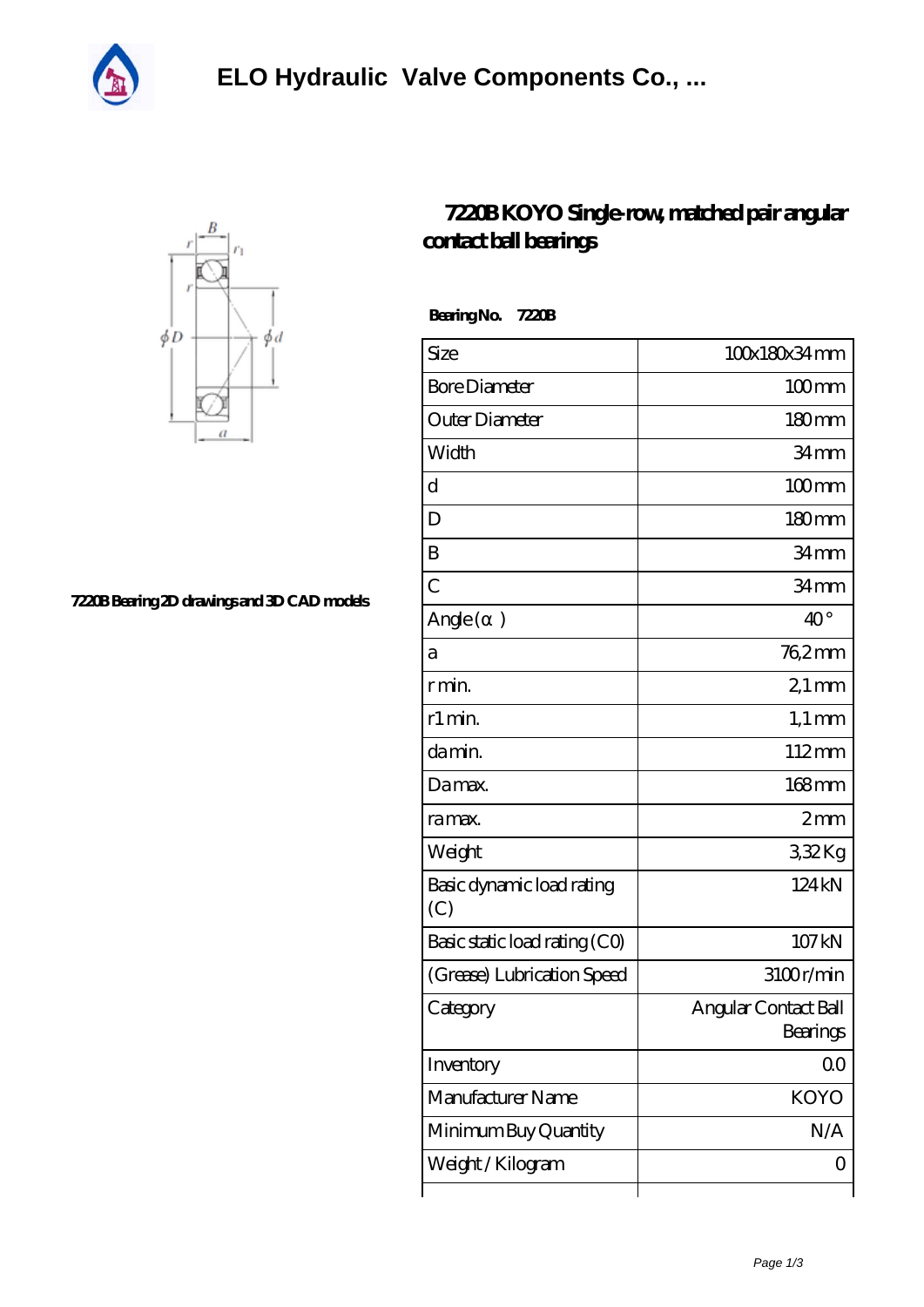

## **[ELO Hydraulic Valve Components Co., ...](https://sherwud.org)**

| Product Group                      | <b>BOO308</b>                                                                                                                                                                                                            |
|------------------------------------|--------------------------------------------------------------------------------------------------------------------------------------------------------------------------------------------------------------------------|
| Enclosure                          | Open                                                                                                                                                                                                                     |
| Flush Ground                       | No                                                                                                                                                                                                                       |
| Rolling Element                    | <b>Ball Bearing</b>                                                                                                                                                                                                      |
| Number of Rows of Balls            | Single Row                                                                                                                                                                                                               |
| Precision Class                    | ABEC 1   ISO PO                                                                                                                                                                                                          |
| Maximum Capacity / Filling<br>Slot | No                                                                                                                                                                                                                       |
| Snap Ring                          | No                                                                                                                                                                                                                       |
| Cage Material                      | Steel                                                                                                                                                                                                                    |
| Contact Angle                      | 40Degree                                                                                                                                                                                                                 |
| Internal Clearance                 | CO-Medium                                                                                                                                                                                                                |
| Number of Bearings                 | $1$ (Single)                                                                                                                                                                                                             |
| Inch - Metric                      | Metric                                                                                                                                                                                                                   |
| Long Description                   | 100MM Bore; 180MM<br>Outside Diameter; 34MM<br>Width; Open; No Flush<br>Ground; Ball Bearing; Single<br>Row of Balls, ABEC 1   ISO<br>PQ No Filling Slot; No Snap<br>Ring CO Medium; Steel<br>Cage; 40Degree; 1 (Single) |
| Category                           | Angular Contact Ball<br>Bearing                                                                                                                                                                                          |
| <b>UNSPSC</b>                      | 31171531                                                                                                                                                                                                                 |
| Harmonized Tariff Code             | 8482105028                                                                                                                                                                                                               |
| Noun                               | Bearing                                                                                                                                                                                                                  |
| Keyword String                     | Angular Contact                                                                                                                                                                                                          |
| Manufacturer URL                   | http://www.koyousa.com                                                                                                                                                                                                   |
| Bore                               | 3937Inch   100Millimeter                                                                                                                                                                                                 |
| Outside Diameter                   | 7.087 Inch   180 Millimeter                                                                                                                                                                                              |
| Width                              | 1.339 Inch   34 Millimeter                                                                                                                                                                                               |
| Bearing No.                        | 7220B                                                                                                                                                                                                                    |
| r(min)                             | 21                                                                                                                                                                                                                       |
| r1(min)                            | 1.1                                                                                                                                                                                                                      |
|                                    |                                                                                                                                                                                                                          |